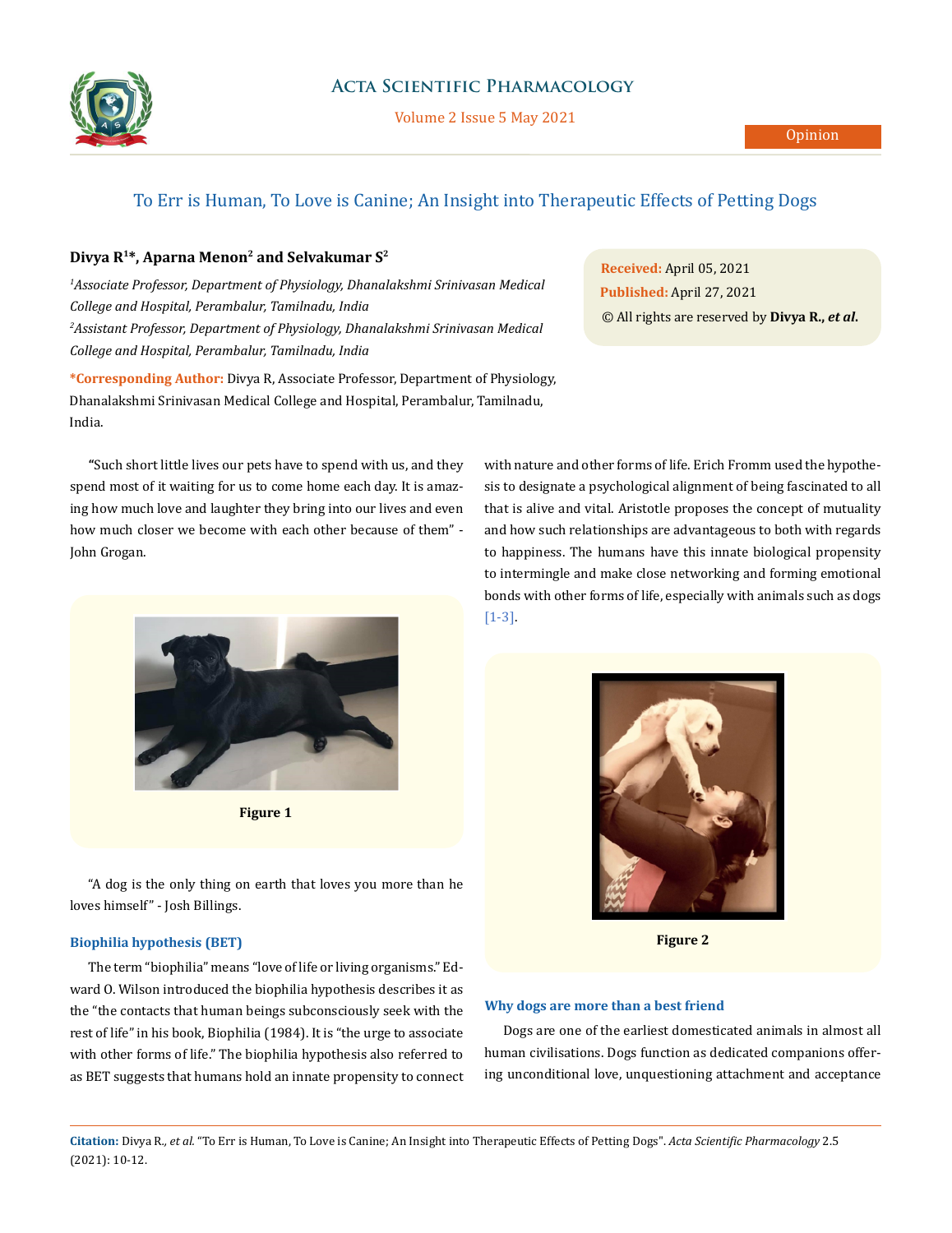towards their human counterpart. In many human societies dogs turn out to be a vital part of a family and is also well-thought-out as their own family members. The level of attachment flanked by a dog and its dog owner is well thought-out as functionally similar to the relationship amongst a child and parent. Numerus studies have proved that apart from the canine's eager devotion, they can also provide therapeutic effects on humans such as reduce blood pressure in hypertensives, ease the solitude of elderly in old age homes and also aid children overawed allergies [4].

#### **Human-animal interaction (HAI)**

human-animal interaction includes various animal-human activities such as animal-assisted interventions (AAI), animal-assisted therapy (AAT). The human animal (Dog) interaction includes stroking, scratching, patting and activating touch(scratching and patting) of the dog by human. The effects of such interaction is studied irrespective of age, sex and educational status [5].

## **The oxytocinergic system**

Oxytocin (OT) is a hypothalamic neuropeptide formed in hypothalamus in retort to sensory stimulus and is released into brain and circulation. During early days of endocrinal research, scientists believed that Oxytocin was the supervisor of parturition and lactation alone. But recently Oxytocin has gained consideration for its capability to modify social behaviours. OT is found to be released during sensory stimulus such as breastfeeding, sex, labor, touch, warmth, stroking, and in the milieu of trusting relationships. Oxytocin modifies several physiological, psychological behavioural and social functions [4,6].

## **Acute effects of oxytocin (OT)**

Improvement in Social interaction: upsurges eye contact, trust, empathy, social face memory, skills, positive self-insight, maternal care behaviour, kindness, bonding of the offspring, reduces depression, thwarts aggression and helps in progression of learning by habituation.

- Anti-stress action of oxytocin: In humans and non-human animals, it reduces levels of stress hormones such as glucocorticoids. On intra-cerebroventricular administration, OT lessens blood pressure, heart rate. It raises peripheral cutaneous circulation and cutaneous temperature.
- **Effects on anxiety, pain, and immunity:** Animal studies proves that Oxytocin causes anti-inflammatory effect and increases threshold for pain sensation. In relation to social threats, it demonstrates anxiolytic effect.

**Effects on health and restoration:** In gastrointestinal tract, OT stimulates parasympathetic nervous system, which is linked to a boosted digestive function and increases growth [4,6].

#### **Effect of human-animal interaction HAI on oxytocin**

Physical contact and the relationship between owner and dog seem to play an important role in release of various hormones in both humans and dogs. Studies show that in humans as well as in dogs, HAI produced significant raise in levels of plasma Oxytocin, prolactin, phenylacetic acid, and dopamine after 5 to 24 min of stroking a dog. Interface between owner and pet dog occasioned a solider effect than stroking an unfamiliar dog. During the positive interaction such as physical contact, production of Oxytocin increases with the level of closeness in the relationship between the human and the dog. Increase in OT levels hinges on the eminence of the human-animal relationship [4-6].

#### **Positive effects of human-animal interaction (HAI)**

- Social catalyst effect: Enhancement of social attention, improved mood, social behaviour, improved interpersonal interaction, Increased trust and trustworthiness.
- **Stress:** Drop in stress-related parameters such as cortisol, blood pressure heart rate, epinephrine and norepinephrine.
- **Mental health:** Improvement of reduction of self-reported fear and anxiety, increased trustworthiness of and trust toward other persons, reduced aggression and enhanced empathy and improved learning
- Physical health: Improvement of cardiovascular health, pain management, improvement of immune system functioning [4,5].

## **The concept of "Assistance dogs"**



**Figure 3**